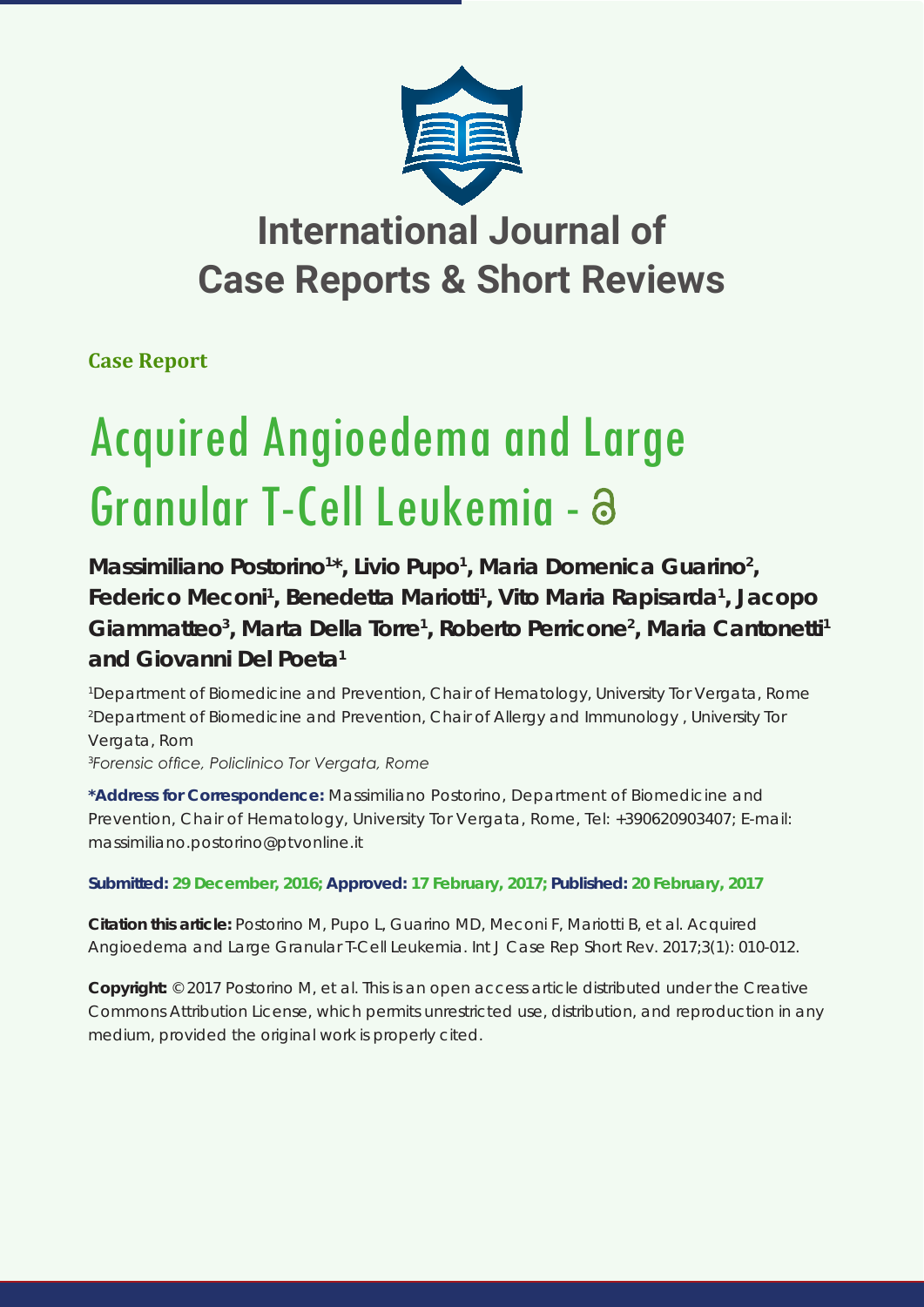#### **International Journal of Case Reports & Short Reviews** Ы

Acquired Angioedema (AAE) is a rare syndrome due to an acquired deficiency of C1 inhibitor (INH), enzyme involved in the regulation of C1 factor activity. C1-INH deficiency leads to C4 and C2 components depletion, while the terminal complement components remain normal. C1-INH deficiency can also be of genetic origin (Hereditary Angioedema, HAE) on the basis either of a defect in an enzymatic function or of a structural deficient gene. The clinical features include subcutaneous nonpruritic swelling, involving face, limbs, genitals, edema of the gastrointestinal mucosa with partial obstruction and consequent severe abdominal pain together with a high risk of death by suffocation due to the obstruction of the upper airways. Clinically AAE and HAE are indistinguishable and the therapeutic strategies are the same in both syndromes. AAE is often associated with neutralizing autoantibodies (autoAb) against C1-INH on the background of a lymphoproliferative disorder, but sometimes autoAb are not found in the serum [1]. We report the case of a patient with AAE, showing a sudden weight gain of about 20 Kg because of a massive generalized edema.

#### **CASE PRESENTATION**

In November 2013, a 68 years old patient showed a sudden massive generalized edema involving all the subcutaneous tissues, lips, tongue and a gastrointestinal subocclusion due to mucosal edema. There was no important laryngeal involvement since eight years ago the patient underwent laringectomy for laryngeal cancer. He had no familial history of angioedema and his anamnesis was negative for major allergic episodes. No superficial, mediastinal, abdominal lymphadenopathies were detected at physical examination. Complement activity was tested: C1-INH level was 13,5 mg/ dl (normal 15,4-35,10 mg/ dl); C1q 159 mg/dl (50-250 mg/ dl), CH50 140% (51-150%). The blood count showed only a mild lymphocytosis. The immunophenotypic examination performed by flow cytometry showed an increase of CD3+CD4+ lymphocytes. The morphological examination of peripheral venous smear was characterized by the presence of large lymphocytes with azurofilic granules in the cytoplasm. The diagnosis was large granular T Lymphocytic Leukemia (LGL). The histological examination of the bone marrow showeda slight T-cell infiltrate (30%).The immunocytochemistry revealed a clone with a T cell phenotype (CD2+, CD4+, CD3+, CD16+ and CD57-). A monoclonal profile was found for T cell receptor alpha beta. The percentage of plasma cells in the bone marrow was <1%. Only a slight policlonal hypergammaglobulinemia was observed. Auto-antibodies against C1-INH were absent.

PET/CT scan revealed both a diffuse thickening of the subcutaneous tissues and some laterocervical/ inguinal lymph nodes around 1 cm with slight contrast enhancement, presenting normal morfostructural characteristics and only a mild splenomegaly. Noteworthy, the patient did not use any regular or alternative medication that could unleash AAE.

First treatment was Methylprednisolone at a dose of 1 mg/ Kg/ die for one month and diuretics, but the patient had only minimal clinical response. After one month, we decided to introduce ex iuvantibus administration of C1-INH at dose of 1000 UI 3 times per week. After one month the patient achieved only a partial response obtaining a weight loss of 8 Kg. Three months later the patient showed an increase of white blood cells with T lymphocytosis, although under corticosteroid therapy and subsequently he had a relapse of angioedema with new weight gain and pulmonary subedema (Figure 1). On that occasion he survived the acute laryngeal edema due to previous above-mentioned laryngectomy. In this case, there being no precedent in literature of the association between AAE and LGL, a specific informed consent, created by our legal counsel, was submitted and then was approved by the patient. So we administer single bolus of high dose of Methotrexate [(MTX) 1000 mg total dose)] with leucovorin rescue, again C1-INH for one month and diuretics such as furosemide at 125 mg per day for three days. After the resolution of the swelling which occurred about one month after, this therapeutic scheme was suspended. Subsequently the patient showed a depressive syndrome for which psychological support